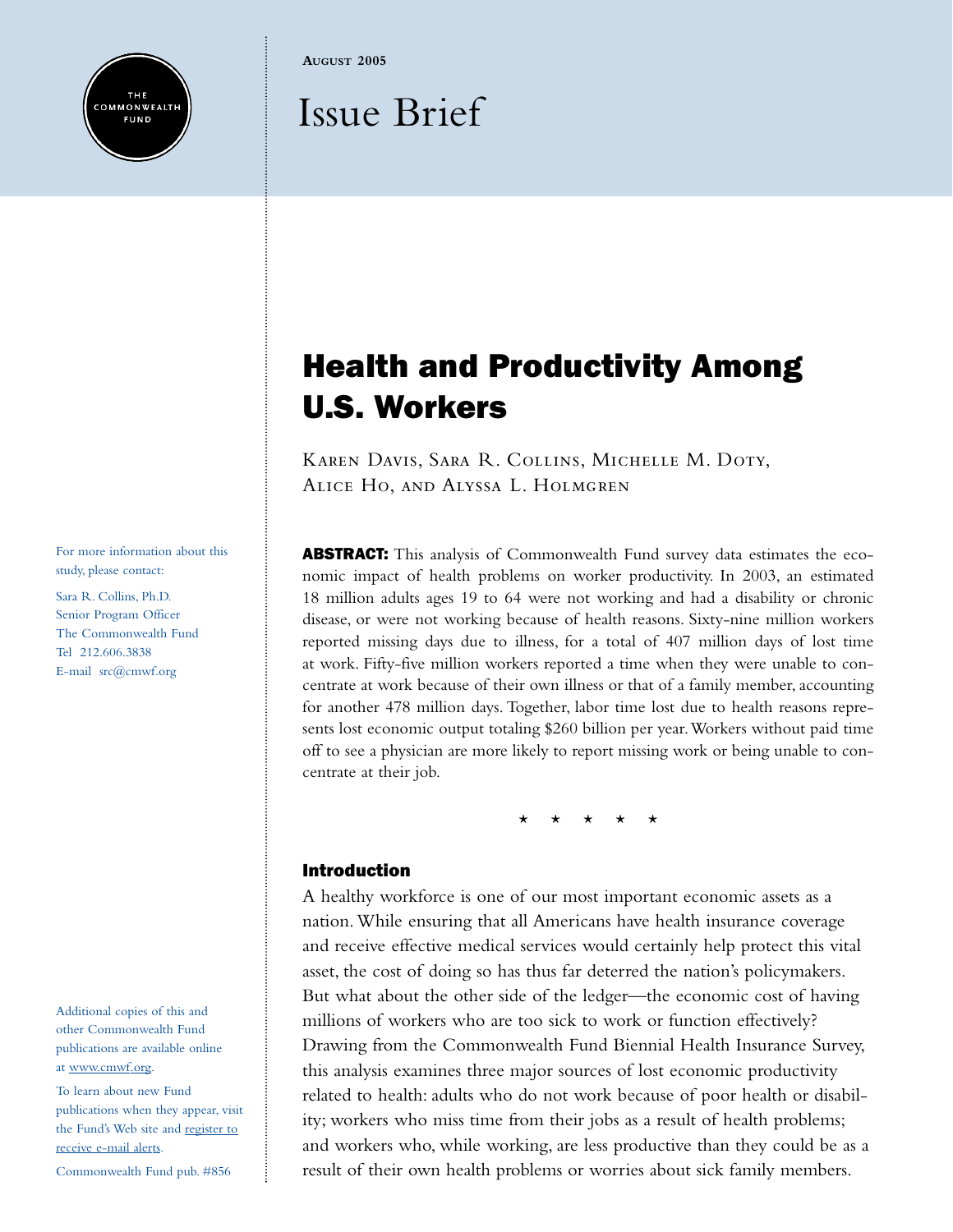# Reduced Labor Force Participation

When people are unable to work or drop out of the workforce because of serious health problems or disability, they do not generate economic output, pay taxes on earnings, or help raise the nation's economic standard of living. According to the Commonwealth Fund survey, an estimated 18 million Americans ages 19 to 64 are not working and have a disability or chronic disease, or do not work because of health reasons (Figure 1).



Investing in the health of workers and the prevention of disability and serious illness could have an economic payoff.The U.S. labor force would expand, with the potential for a significant increase in the nation's standard of living and economic output. Even valuing lost work-time at the minimum wage, the nation gives up \$185 billion each year in economic output because of its workers' health problems. (Table 1).

#### Sick Days

The health problems of workers and their families constitute a substantial source of lost productivity in days absent from work. Among active workers,

29 percent of those employed full- or part-time reported having health problems, which was defined in the survey as fair or poor health status, a chronic condition such as cancer, diabetes, arthritis, or heart attack/heart disease, or a disability (Figure 2).<sup>1</sup> Additionally, a substantial number of workers who are in good health but care for family members who are ill or disabled must often take time off from their jobs to help coordinate this care.

Analysis of the survey data finds that an estimated 69 million workers took sick days in 2003, amounting to 407 million lost days of work (Table 1).<sup>2</sup> Valuing this missed time at workers' actual wage rates, an estimated \$48 billion of economic output was not generated due to time off while sick.

Nearly two-thirds (64%) of survey respondents said they had missed at least one day of work in the past year because of their own health problems or a family member's health problems (Figure 2, Table 2). About 20 percent of workers miss six or more days. Among those who said they had health problems, almost one-third (32%) reported missing six or more work days. Missing six or more days was particularly common among adults with



diabetes, arthritis, or heart attack/heart disease), or disability; sick days are days missed work because self or family member sick; reduced-productivity days are days unable to concentrate fully at work because not feeling well or worried about sick family member. Source: The Commonwealth Fund Biennial Health Insurance Survey (2003).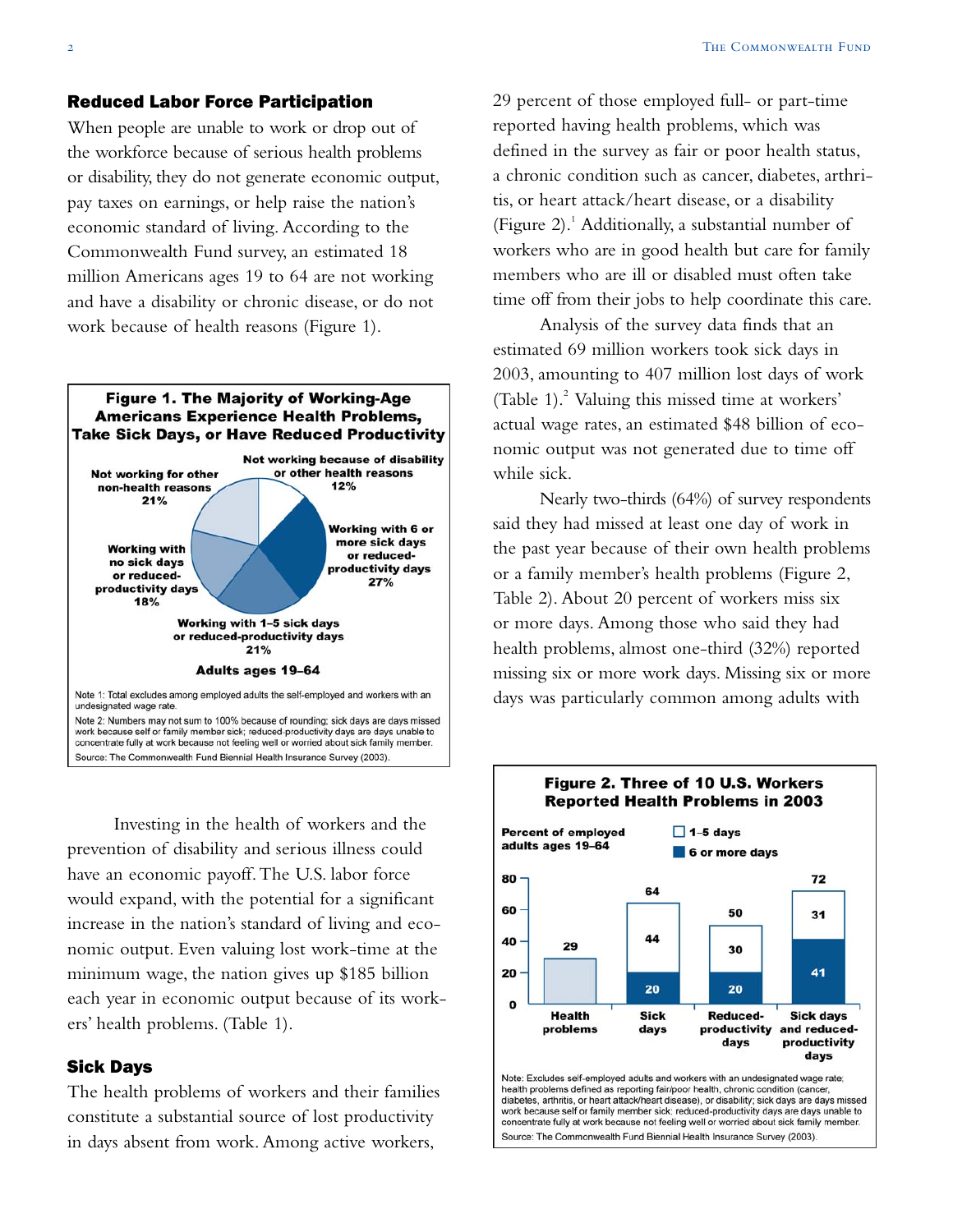children: 23 percent of married adults with children reported six or more work days lost to sickness, as did 26 percent of single adults with children.

Poor health status is the most significant predictor of missing work among such other important factors as wage rate, sick leave benefits, family structure, and age (Table 3). Compared with healthier workers, workers with health problems have two-and-a-half times the risk of having six or more sick days during the year, holding other factors constant.

Low-wage workers—those earning less than \$10 per hour—are at lowest risk for sick days, holding other factors constant. Older workers, meanwhile, were significantly less likely to report sick days during the year than workers ages 19 to 29. Adults with children, either married or single, were more likely to report taking any sick days than single or married adults without children. Single adults with children reported any sick days, including six or more sick days, nearly twice as often as married adults without children (Table 3).

#### Reduced Productivity on the Job

Many workers show up for work even when they do not feel well or are worried about a family member who is ill. In addition to creating a heightened risk of injury or spreading of infectious diseases, such "presenteeism" exacts an economic price as well, in reduced productivity or output.

In the survey, one-half of respondents reported experiencing at least one day in which they were unable to concentrate at work because they were not feeling well or were worried about a sick family member, with 20 percent reporting six days or more (Figure 2,Table 2). Fifty-six percent of workers with health problems reported one or more days of reduced productivity, compared with 48 percent of healthier workers.The difference between sicker and healthier workers reporting six or more days at work of reduced productivity was even greater (31% vs. 16%).

These disparities by health status were significant, even after accounting for wages, benefits, and other important factors (Table 3). Sicker workers had a much greater risk of experiencing one or more reduced-productivity days on the job than healthier workers.

The survey also found that workers earning \$10 to \$15 an hour were more likely to report any reduced productivity than workers earning more than \$15 an hour or less than \$10 an hour, even after adjusting for health status, sick leave benefits, and other factors.Younger workers (ages 19 to 29), meanwhile, were more likely than older ones (ages 50 to 64) to report inability to concentrate fully because of health problems, holding constant for health status and other factors. And married adults with children were nearly one and one-half times more likely to report reduced productivity than families without children.

Illness-related "presenteeism" has a significant impact on the economy.<sup>3</sup> Based on the survey, 55 million workers experience a time when they are unable to concentrate on the job because of illness or a family member's illness (Table 1).The total number of days per year of reduced productivity due to illness is 478 million. Based on these workers' average earnings and assuming that those unable to concentrate fully were working at "half capacity," the economic output not generated during these days would be valued at \$27 billion. $4$ 

#### Sick Leave Benefits

Sick leave benefits provide workers valuable time to recover at home or to tend to the health needs of family members. Employees who lack sick leave, however, are less likely to take time off when ill (Table 2). Most likely, those who lack such benefits feel they cannot afford to skip work and miss being paid even if they are sick. Forty-two percent of survey respondents without sick leave reported that they did not miss any days of work because of illness. By contrast, 28 percent of those with 11 or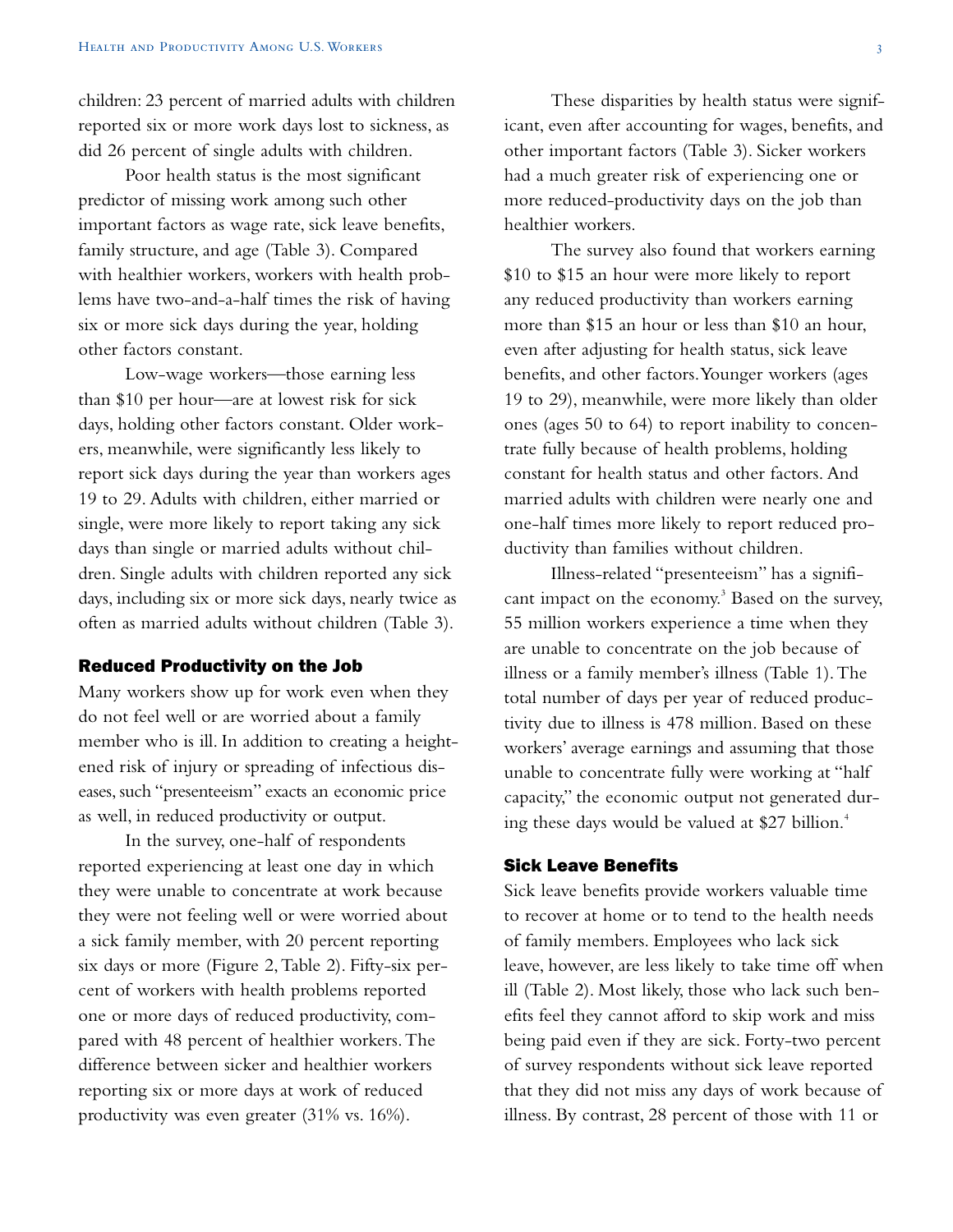more days of sick leave reported taking no days off work related to illness.The strong association between lacking sick leave benefits and having fewer sick days holds even after adjusting for other factors, such as wages (Table 3).

Another important job benefit is being able to take paid time off during work hours to see a physician or dentist.The analysis shows that having this benefit is correlated with fewer sick days, even after controlling for other factors. Indeed, workers who are unable to take paid time off to see a doctor during work hours have a greater risk of taking six or more sick days than workers who are permitted paid time off (Table 3).

Moreover, workers without paid time off to see a doctor are more likely to have reduced productivity on the job. In the survey, 26 percent of those who did not have paid time off reported six or more days when they were unable to concentrate at work, compared with 17 percent of those who had paid time off (Table 2); again, these effects remain significant after holding other factors constant.This finding suggests that helping workers with acute health problems see a physician, dentist, or other health care provider would improve their concentration on the job.

#### Policy Implications

The health of workers and their families has important implications for the overall productivity of the U.S. labor force and the performance of the economy. In 2003, 12 percent of working-age adults did not work because of health reasons or a disability. Seventy-two percent either missed days of work as a result of their own illness or that of family members, or were unable to concentrate at work as a result of health concerns. Forty-one percent were either absent from work or experienced reduced productivity for more than a week.The lost economic output resulting from the combination of not working, sick days, and subpar productivity on the job came to \$260 billion in 2003 roughly 2.4 percent of the gross domestic product.

U.S. businesses and policy leaders are confronted with the challenge of improving the health of workers and improving productivity by reducing the amount of time lost to illness. Clearly, their strategies should involve better preventive care and better management of chronic conditions; evidence shows that well-run corporate disease management and health promotion programs can improve workers' health and productivity.<sup>5</sup>

Ensuring that all workers have health insurance coverage would also improve health and productivity by increasing the use of preventive care and helping to ensure early treatment of acute illnesses as well as ongoing management of chronic conditions. Sick leave and paid time off to see a physician are also important benefits for ensuring that workers have the time to get needed care, recover from illnesses, or tend to sick family members.

Providing workers with the means to maintain their health and the health of their families affordable and comprehensive health insurance coverage, and paid time off when sick or in need of care—is a high-value investment that has the potential to yield long-term economic payoffs for working families, employers, and the economy as a whole. Most importantly, doing so would provide a minimum level of health and economic security for every working American.

#### **NOTES**

- $1$  Chronic conditions include cancer, diabetes, arthritis, or heart attack/heart disease.
- The Bureau of Labor Statistics establishment survey estimates that there were about 131 million workers on non-farm payrolls, of all ages, in August 2004. The Bureau's household survey estimates that there were about 139 million workers age 16 and older in August 2004.The Commonwealth Fund Biennial Health Insurance Survey estimates that there were 122 million workers 19 to 64 years of age. Excluding the self-employed, there are about 107 million workers in that age range.The smaller number of workers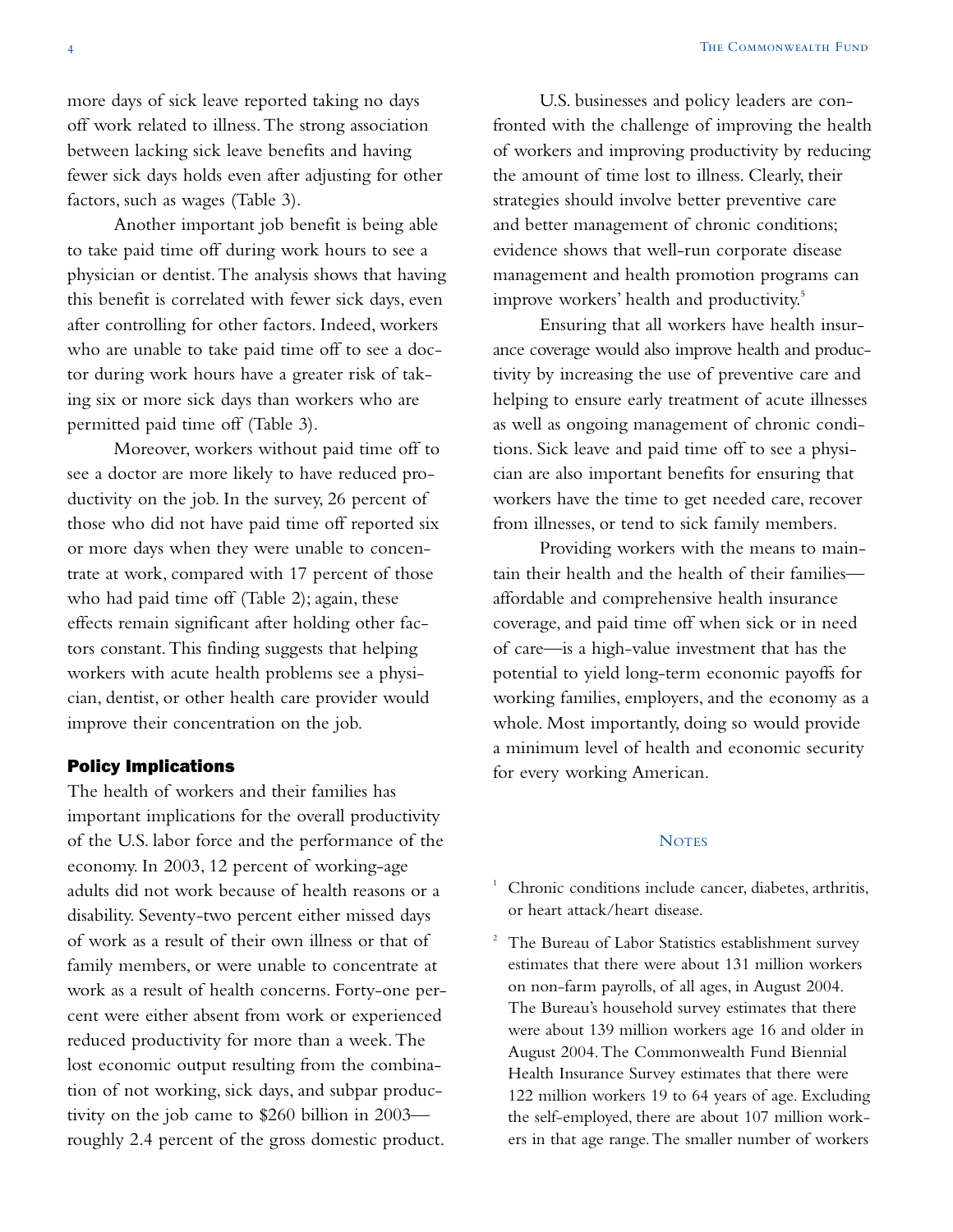in the Commonwealth Fund survey likely is the result of restricting the working population to adults 19 to 64. See [http://www.bls.gov/news.release/](http://www.bls.gov/news.release/empsit.tn.htm) [empsit.tn.htm.](http://www.bls.gov/news.release/empsit.tn.htm)

- <sup>3</sup> R. Z. Goetzel et al.,"Health, Absence, Disability, and Presenteeism Cost Estimates of Certain Physical and Mental Health Conditions Affecting U.S. Employers," *Journal of Occupational and Environmental Medicine* 46 (April 2004): 398–412.
- This is a rough estimate and may overstate the cost; refined estimates would require studies to determine

the reduced productivity associated with various medical conditions.

<sup>5</sup> Goetzel et al.,"Health, Absence," 2004; J. E. Riedel, W. Lynch, C. Baase et al.,"The Effect of Disease Prevention and Health Promotion on Workplace Productivity: A Literature Review," *American Journal of Health Promotion* 15 (January/February 2001): 167–91; R. Z. Goetzel,T.R. Juday, and R.J. Ozminkowski,"What's the ROI?—A Systematic Review of Return on Investment (ROI) Studies of Corporate Health and Productivity Management Initiatives," AWHP's Worksite Health (1999): 12–21.

|                                                                         | <b>Base: Adults ages 19-64</b> <sup>a</sup> |                                    |                                        |  |  |  |
|-------------------------------------------------------------------------|---------------------------------------------|------------------------------------|----------------------------------------|--|--|--|
|                                                                         | Number of adults<br>(in millions)           | Lost days of work<br>(in millions) | Lost economic output<br>(in Sbillions) |  |  |  |
| Nonworking adults: report disability,                                   |                                             |                                    |                                        |  |  |  |
| handicap, or chronic disease or<br>nonworking because of health reasons | 18                                          | 4,487                              | 185                                    |  |  |  |
| Workers with any sick days                                              | 69                                          | 407                                | 48                                     |  |  |  |
| Workers with reduced productivity days                                  | 55                                          | 478                                | 27                                     |  |  |  |
| Total sick days or reduced-productivity days                            | 103 <sup>b</sup>                            | 5.372                              | \$260                                  |  |  |  |

# Table 1. Estimated Lost Economic Output Because of Worker Health Problems, Sick Days, and Reduced Productivity

<sup>a</sup> The total number of adults ages 19 to 64 was 148 million, excluding among working adults those who are self-employed and those who do not report a wage rate.The number of adults not working for non-health-related reasons (31.5 million) is not shown.

b Total number of adults shown is sum of those not working because of disability or other health reasons and an unduplicated count of those working who reported missing work because of sickness and/or reduced productivity.

Note:Those not working because of disability or other health reasons were estimated to lose 250 days of work per year at minimum wage. Workers who reported being unable to concentrate at work because they were not feeling well or were worried about sick family members were assumed to work at 50 percent lower productivity.

Source:The Commonwealth Fund Biennial Health Insurance Survey (2003).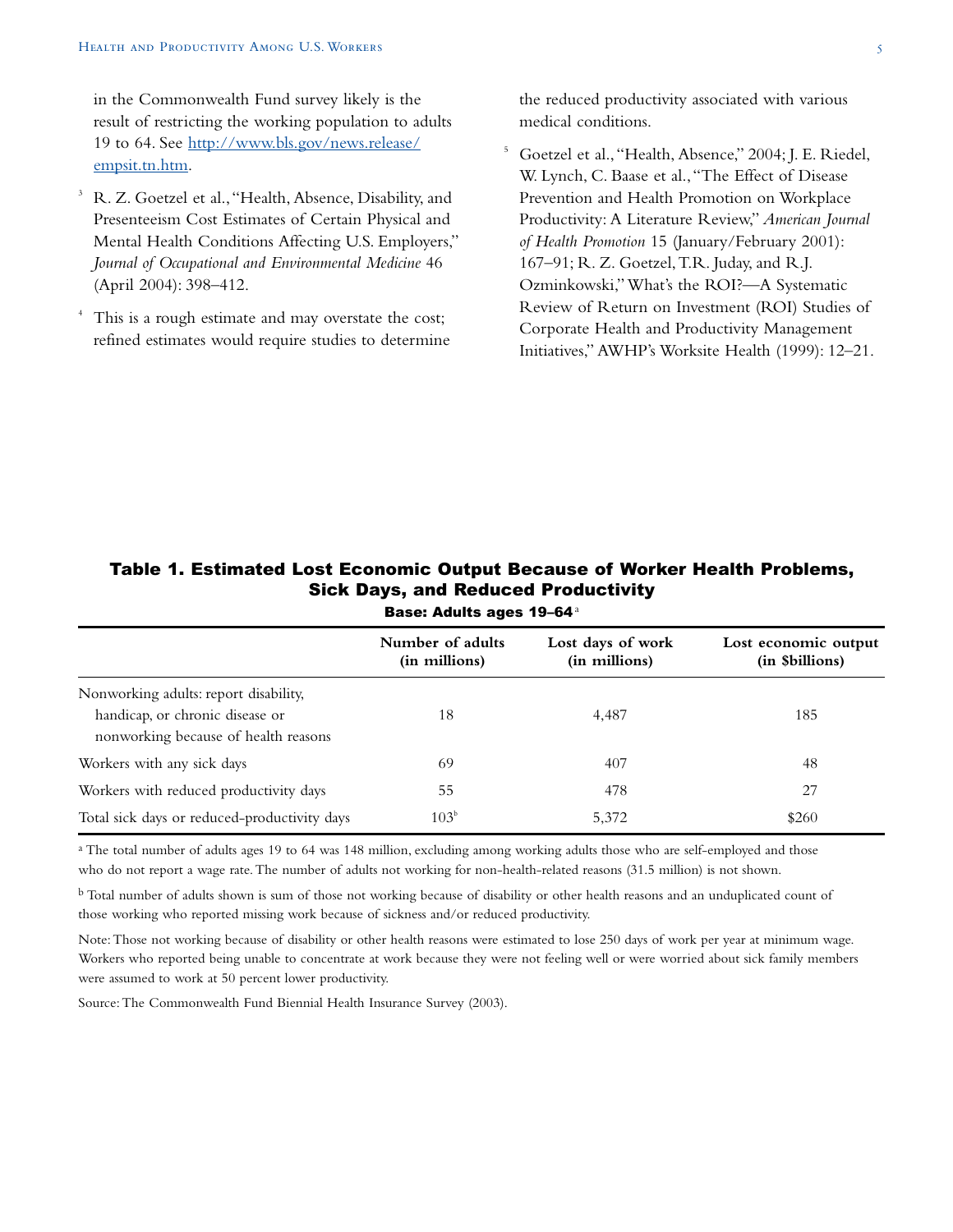|                                        | <b>Total</b><br>distribution | Number of missed<br>work days because you<br>or family member sick <sup>a</sup> |                 |              | Number of days unable to<br>concentrate at work because<br>not feeling well or worried<br>about sick family member <sup>a</sup> |                 |              |
|----------------------------------------|------------------------------|---------------------------------------------------------------------------------|-----------------|--------------|---------------------------------------------------------------------------------------------------------------------------------|-----------------|--------------|
|                                        |                              | None                                                                            | $1 - 5$<br>days | $6+$<br>days | None                                                                                                                            | $1 - 5$<br>days | $6+$<br>days |
| Total in millions (estimated)          | 98.7                         | 35.4                                                                            | 43.4            | 19.3         | 45.3                                                                                                                            | 29.6            | 20.2         |
| Percent distribution                   | 100%                         | 36%                                                                             | 44%             | 20%          | 46%                                                                                                                             | 30%             | 20%          |
| Health problems                        |                              |                                                                                 |                 |              |                                                                                                                                 |                 |              |
| Yes                                    | 29                           | $31***$                                                                         | 37              | 32           | $38$ ****                                                                                                                       | 25              | 31           |
| No                                     | 71                           | 38                                                                              | 47              | 15           | 49                                                                                                                              | 32              | 16           |
| Sick leave benefits<br>Paid sick leave |                              |                                                                                 |                 |              |                                                                                                                                 |                 |              |
| None                                   | 35                           | 42****                                                                          | 37              | 19           | 43                                                                                                                              | 28              | 24           |
| $1-10$ days                            | 35                           | 30                                                                              | 49              | 20           | 48                                                                                                                              | 31              | 19           |
| 11 days or more                        | 19                           | 28                                                                              | 47              | 24           | 46                                                                                                                              | 32              | 20           |
| Paid time off to see a                 |                              |                                                                                 |                 |              |                                                                                                                                 |                 |              |
| doctor during work hours               |                              |                                                                                 |                 |              |                                                                                                                                 |                 |              |
| Yes                                    | 56                           | $34**$                                                                          | 47              | 18           | 49****                                                                                                                          | 31              | 17           |
| No                                     | 44                           | 38                                                                              | 40              | 21           | 42                                                                                                                              | 29              | 26           |
| Wage rate                              |                              |                                                                                 |                 |              |                                                                                                                                 |                 |              |
| Less than \$10 per hour                | 28                           | $44 \star \star \star \star$                                                    | 36              | 19           | 45****                                                                                                                          | 28              | 21           |
| \$10-\$15 per hour                     | 26                           | 28                                                                              | 48              | 24           | 37                                                                                                                              | 34              | 27           |
| More than \$15 per hour                | 46                           | 35                                                                              | 47              | 17           | 51                                                                                                                              | 29              | 16           |
| Age                                    |                              |                                                                                 |                 |              |                                                                                                                                 |                 |              |
| $19 - 29$                              | 25                           | $38***$                                                                         | 42              | 19           | $39 \star \star \star \star$                                                                                                    | 39              | 20           |
| $30 - 49$                              | 54                           | 31                                                                              | 47              | 21           | 42                                                                                                                              | 30              | 23           |
| $50 - 64$                              | 21                           | 44                                                                              | 39              | 16           | 65                                                                                                                              | 19              | 14           |
| Family status                          |                              |                                                                                 |                 |              |                                                                                                                                 |                 |              |
| Married, no children                   | 23                           | 43                                                                              | 42              | 14           | 58                                                                                                                              | 25              | 14           |
| Married, with children                 | 37                           | 29                                                                              | 48              | 23           | 42                                                                                                                              | 33              | 22           |
| Single, no children                    | 26                           | 45                                                                              | 39              | 16           | 50                                                                                                                              | 28              | 17           |
| Single, with children                  | 14                           | 25                                                                              | 46              | 26           | 28                                                                                                                              | 33              | 34           |

## Table 2. Work Days Missed/Days Unable to Concentrate, by Characteristics of Respondents Base: Employed adults ages 19–64, excluding self-employed and those with undesignated wage rate

a Data for undesignated number of missed work days and days unable to concentrate not shown.

Note: Significance tests indicate statistical differences in missed work days or days unable to concentrate across health problems, sick leave benefits, age, and wage rate; health problems defined as reporting fair/poor health, chronic condition (cancer, diabetes, arthritis, or heart attack/heart disease), or disability.

Source:The Commonwealth Fund Biennial Health Insurance Survey (2003).

<sup>\*\*\*\*</sup>  $p \le .001$ .

<sup>\*\*\*</sup>  $p \le .01$ .

<sup>\*\*</sup>  $p \le .05$ .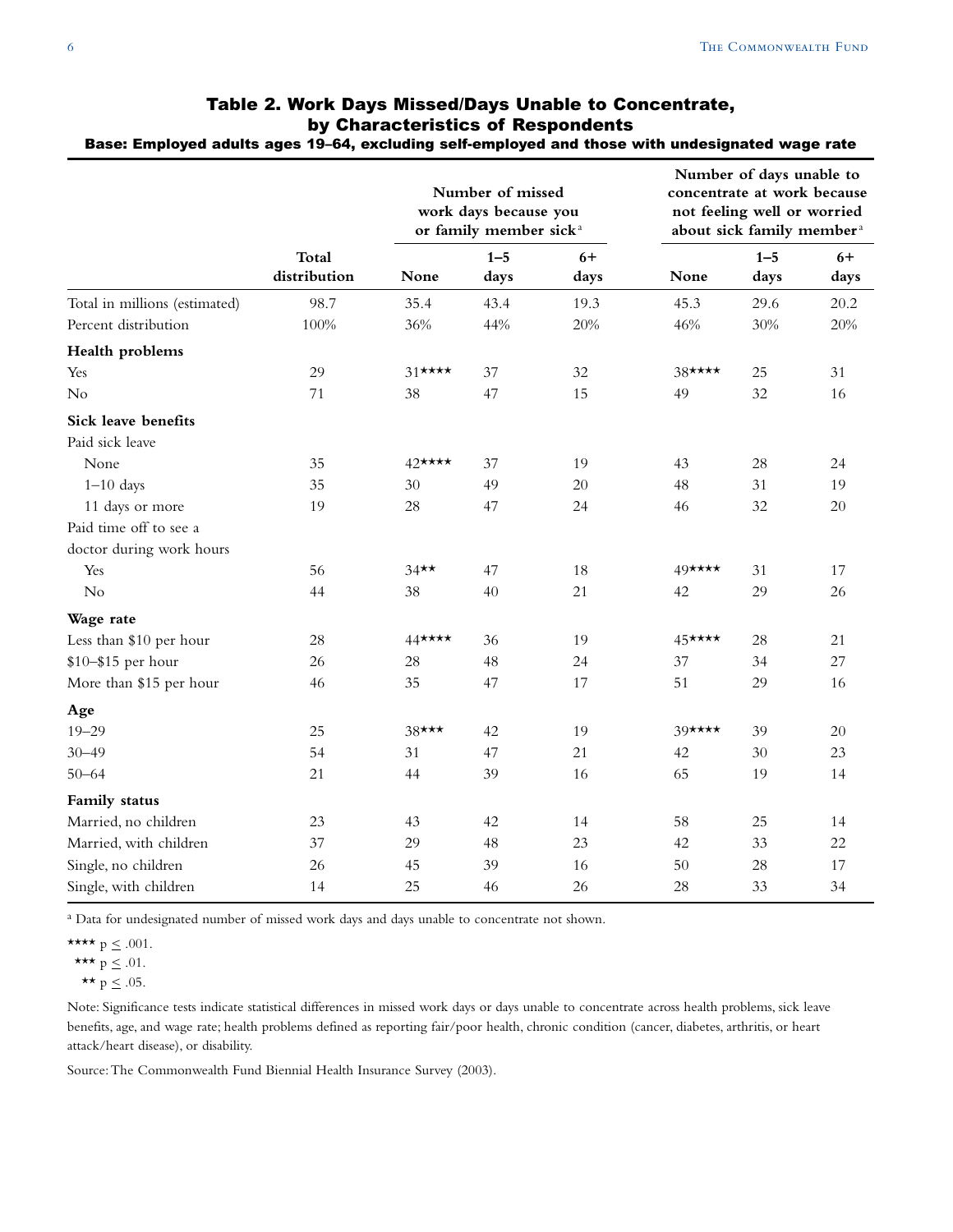|                          | Any<br>sick days    | Six or more<br>sick days | Any reduced-<br>productivity days | Six or more<br>reduced-<br>productivity days |  |  |
|--------------------------|---------------------|--------------------------|-----------------------------------|----------------------------------------------|--|--|
|                          | Relative risk ratio | Relative risk ratio      | Relative risk ratio               | Relative risk ratio                          |  |  |
| Health problems          |                     |                          |                                   |                                              |  |  |
| Healthier                | 1.00                | 1.00                     | 1.00                              | 1.00                                         |  |  |
| Sicker                   | $1.54***$           | $2.57$ ****              | $1.79***$                         | $2.65***$                                    |  |  |
| Sick leave benefits      |                     |                          |                                   |                                              |  |  |
| Paid sick leave          |                     |                          |                                   |                                              |  |  |
| Yes                      | 1.00                | 1.00                     | 1.00                              | 1.00                                         |  |  |
| N <sub>o</sub>           | $0.51$ ****         | $0.71**$                 | 0.92                              | 0.97                                         |  |  |
| Paid time-off to see a   |                     |                          |                                   |                                              |  |  |
| doctor during work hours |                     |                          |                                   |                                              |  |  |
| Yes                      | 1.00                | 1.00                     | 1.00                              | 1.00                                         |  |  |
| No                       | 1.22                | $1.29*$                  | $1.23*$                           | $1.62$ ****                                  |  |  |
| Wage rate                |                     |                          |                                   |                                              |  |  |
| Less than \$10 per hour  | $0.71$ ***          | 0.94                     | 1.01                              | 1.03                                         |  |  |
| \$10-\$15 per hour       | 1.08                | 1.14                     | $1.39***$                         | $1.46***$                                    |  |  |
| More than \$15 per hour  | 1.00                | 1.00                     | 1.00                              | 1.00                                         |  |  |
| Age                      |                     |                          |                                   |                                              |  |  |
| $19 - 29$                | 1.00                | 1.00                     | 1.00                              | 1.00                                         |  |  |
| $30 - 49$                | 0.94                | 0.90                     | $0.79*$                           | 1.06                                         |  |  |
| $50 - 64$                | $0.59$ ****         | $0.68**$                 | $0.38$ ****                       | $0.66**$                                     |  |  |
| Family status            |                     |                          |                                   |                                              |  |  |
| Married, no children     | 1.00                | 1.00                     | 1.00                              | 1.00                                         |  |  |
| Married, with children   | $1.40**$            | 1.29                     | $1.41**$                          | $1.40*$                                      |  |  |
| Single, no children      | 0.84                | 0.98                     | 1.07                              | 1.17                                         |  |  |
| Single, with children    | $1.93***$           | $1.90***$                | $1.90***$                         | $2.25***$                                    |  |  |

## Table 3. Effects of Health Status, Sick Leave Benefits, Age, and Wage Rate on Number of Sick Days and Reduced-Productivity Work Days Based on logistic regression models

Base: Employed adults ages 19–64, excluding self-employed and those with undesignated wage rate

\*\*\*\*  $p \le .001$ .

\*\*\*  $p \le .01$ .

 $\star\star$  p  $\leq$  .05.

 $\star$  p  $\leq$  .10.

Note: Model controls for health problems, paid sick leave, paid time off to see a doctor during work hours, age, and wage rate; health problems defined as reporting fair/poor health, chronic condition (cancer, diabetes, arthritis, or heart attack/heart disease), or disability.

Source:The Commonwealth Fund Biennial Health Insurance Survey (2003).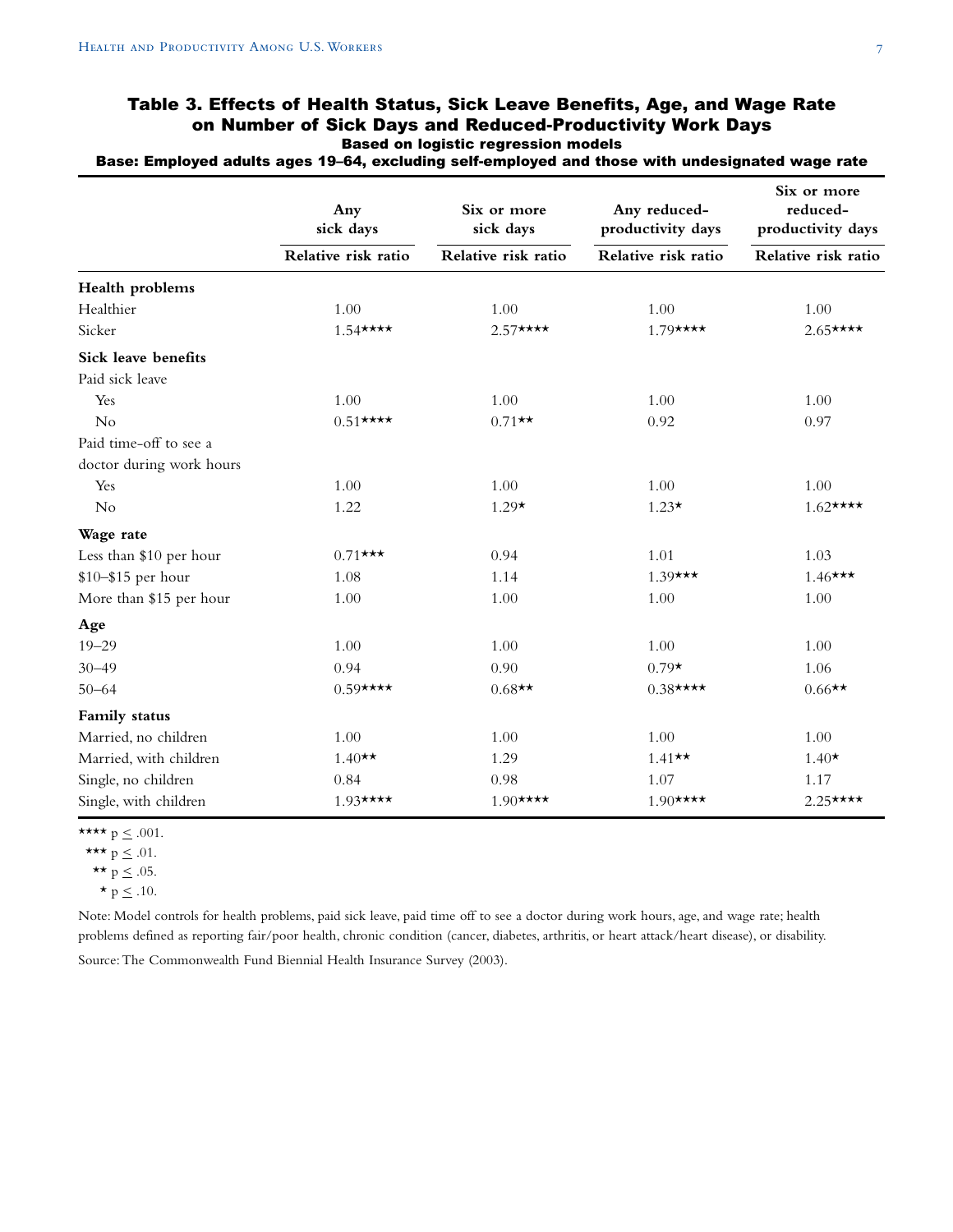#### EARLIER STUDIES OF HEALTH AND PRODUCTIVITY

Several recent studies have also estimated the economic loss attributable to illness. Jack Hadley has estimated that improving a person's health status from fair or poor to excellent or very good, or reducing the prevalence of a particular health condition, would increase annual earnings from 10 to 30 percent.<sup>a</sup> Sandeep Vijan et al. examined a cohort of adults born between 1931 and 1941 and found that those who developed diabetes over their lifetime had substantially higher rates of work absence and disability and a higher probability of being retired.<sup>b</sup> By 2000, the accumulated income losses of their disease stemming from early retirement, increased sick days, disability, and early mortality amounted to \$120 billion.

Ron Goetzel and colleagues estimated that the per-employee economic burden of illness for employers averages between \$300 and \$400 for hypertension, heart disease, depression, and arthritis. Absenteeism accounts for 10 percent to 20 percent of those costs, while "presenteeism," or showing up for work when sick but performing at a substantially reduced level of productivity, accounts for 18 percent to more than 60 percent of total costs.This means that from one-fifth to three-fifths of the total economic health costs for employers stem from on-the-job productivity losses.

The Institute of Medicine examined the link between health insurance coverage, health, and lost economic value in the United States. It estimated that the economic value lost from preventable morbidity and mortality associated with being uninsured amounts to an estimated \$65 billion to \$130 billion annually.<sup>d</sup>

<sup>a</sup> J. Hadley, *Sicker and Poorer: The Consequences of Being Uninsured* (Washington, D.C.: Kaiser Commission on Medicaid and the Uninsured, May 2002).

<sup>b</sup> S.Vijan, R. A. Hayward, and K. M. Langa, "The Impact of Diabetes on Workforce Participation: Results from a National Household Survey," *Health Services Research* 39 (December 2004): 1653–70.

<sup>c</sup> R. Z Goetzel et al., "Health, Absence, Disability, and Presenteeism Cost Estimates of Certain Physical and Mental Health Conditions Affecting U.S. Employers," *Journal of Occupational and Environmental Medicine* 46 (April 2004): 398–412.

<sup>d</sup> Institute of Medicine, *Hidden Costs, Value Lost: Uninsurance in America* (Washington, D.C: National Academies Press, 2003).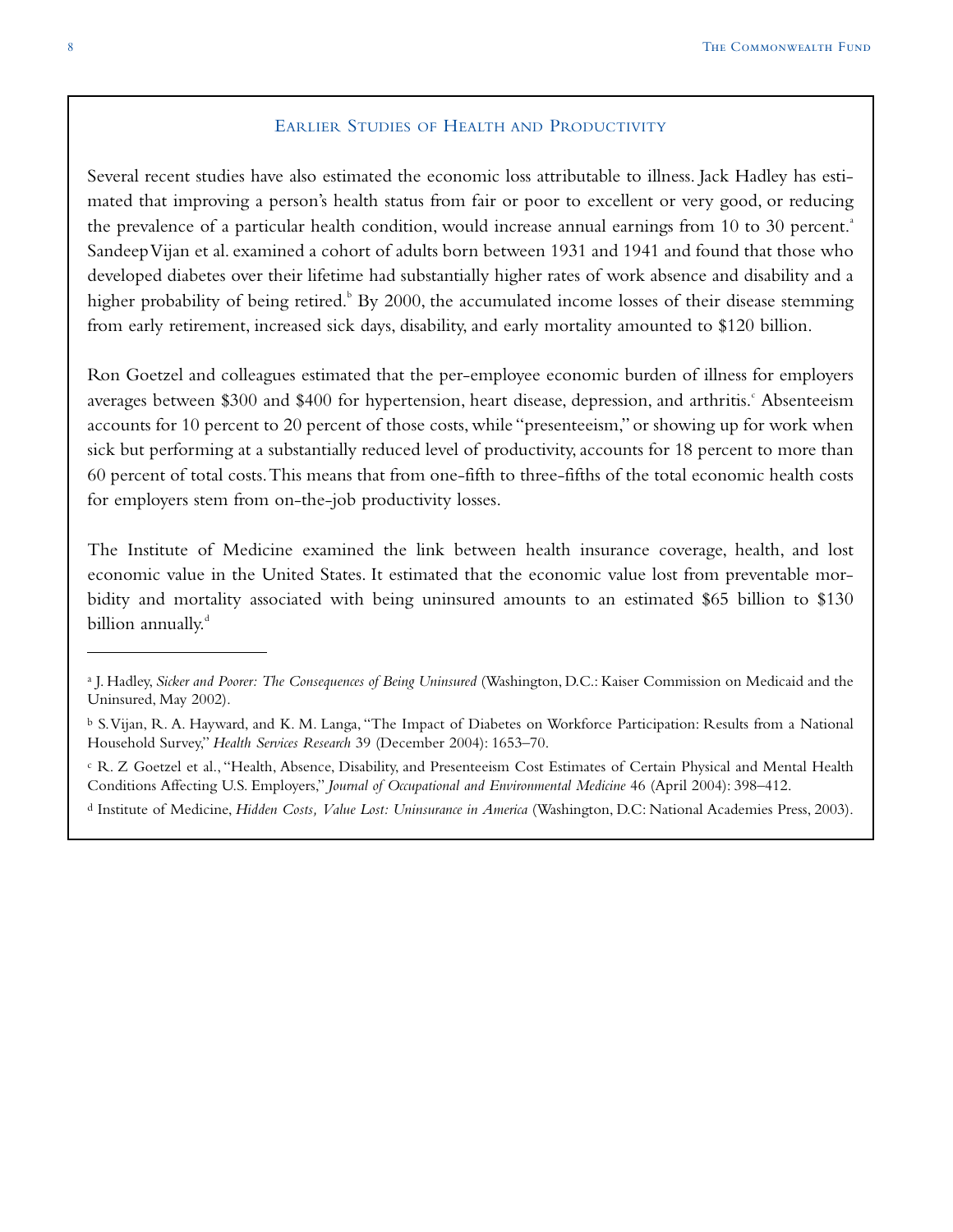#### METHODOLOGY

The Commonwealth Fund Biennial Health Insurance Survey was conducted by Princeton Survey Research Associates International from September 3, 2003, through January 4, 2004. The survey consisted of 25-minute telephone interviews in either English or Spanish and was conducted among a random, nationally representative sample of 4,052 adults ages 19 and older living in the continental United States.To make the results representative of all adults ages 19 and older living in the continental United States, the data are weighted by age, sex, race/ethnicity, education, household size, geographic region, and telephone service interruption using the U.S. Census Bureau's 2003 Annual Social and Economic Supplement.The resulting weighted sample is representative of the approximately 207 million adults ages 19 and older, including the 171.9 million adults ages 19 to 64.

The analytic sample consists of 1,808 part-time and full-time workers ages 19 to 64 who reported their hourly wage and are not self-employed. In all figures and tables (except Figure 1 and Table 1) the weighted analytic sample is 98.7 million adults. In Figure 1 and Table 1, the weighted base is 148 million, which also includes adults ages 19 to 64 who do not work for health (17.9 million) and non-health reasons (31.6 million).

The 50 percent survey response rate was calculated consistent with standards of the American Association for Public Opinion Research.

We measured sick loss and reduced productivity days among full- and part-time workers. The number of sick loss days in the past year was calculated using the question, "In the last year, how many days, if any at all, did you miss work because you or a family member were sick?" We measured reduced productivity days in the last year using the question,"How many days were you unable to fully concentrate at work because you were not feeling well or you were worried about a sick family member?" In addition, we assessed the extent of sick leave benefits, including the number of paid sick days respondents receive per year, and whether or not individuals have paid time off during work hours to see a doctor when sick. Information on age, wage rate, family structure, and health status are also included in the analysis. Respondents with health problems (or are "sicker") include individuals who rate their health as fair or poor, report at least one of four chronic conditions (cancer, diabetes, arthritis, or heart attack/heart disease), or report a disability, handicap, or a chronic disease that keeps them from participating fully in daily work, housework, or other daily activities.

The issue brief examines the characteristics of individuals reporting sick loss and reduced productivity days (see Table 2). A series of logistic regression models were estimated to examine the independent effects of health status, wages, sick leave benefits, age, and family structure on sick loss days and reduced productivity days. Results presented in Table 3 show relative risk ratios for each variable holding all other variables shown in the table constant.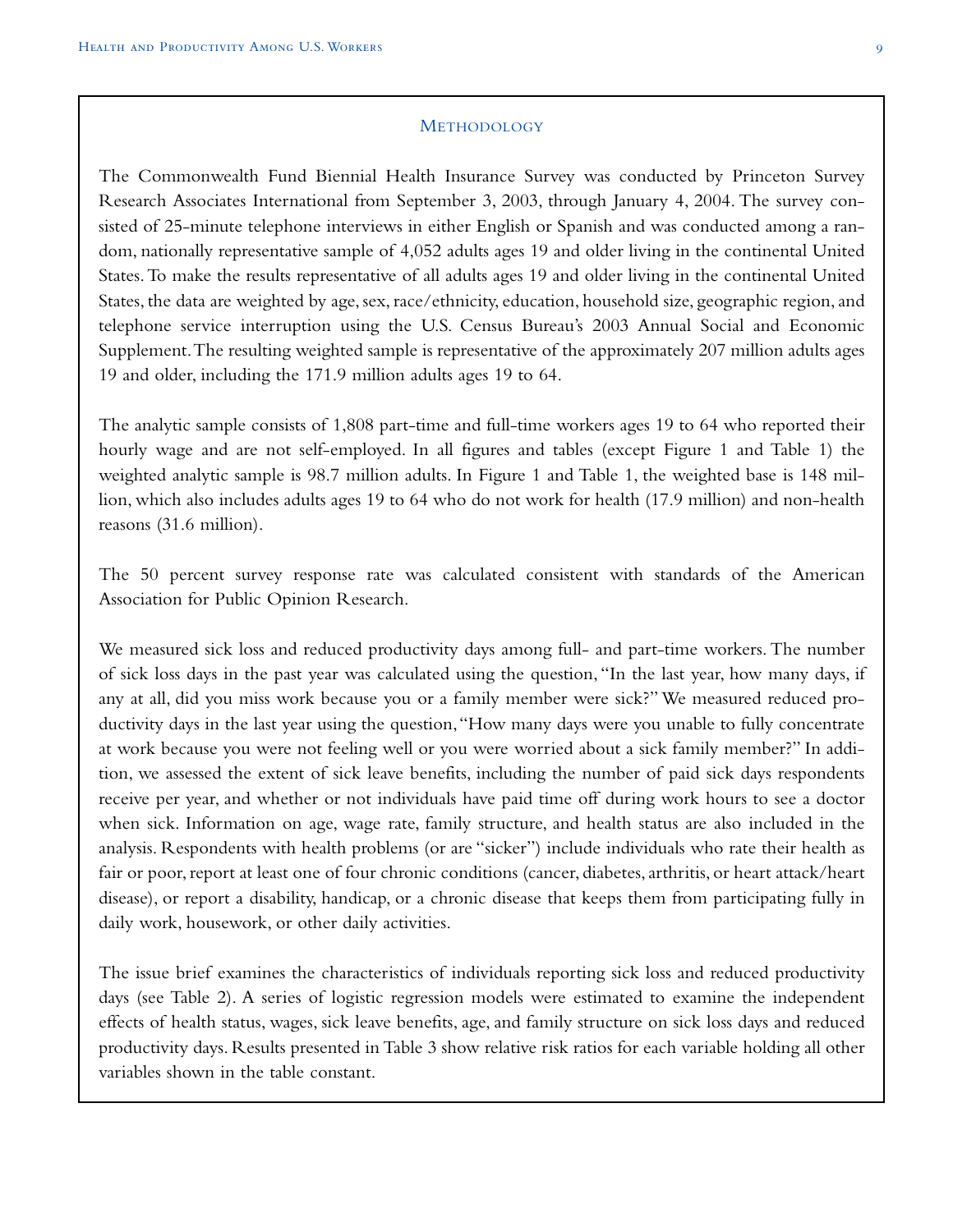#### ABOUT THE AUTHORS

Karen Davis, Ph.D., president of The Commonwealth Fund, is a nationally recognized economist with a distinguished career in public policy and research. Before joining the Fund, she served as chairman of the Department of Health Policy and Management at The Johns Hopkins Bloomberg School of Public Health, where she also held an appointment as professor of economics. She served as deputy assistant secretary for health policy in the Department of Health and Human Services from 1977 to 1980 and was the first woman to head a U.S. Public Health Service agency. A native of Oklahoma, she received her doctoral degree in economics from Rice University, which recognized her achievements with a Distinguished Alumna Award in 1991. Ms. Davis has published a number of significant books, monographs, and articles on health and social policy issues, including the landmark books *Health Care Cost Containment; Medicare Policy; National Health Insurance: Benefits, Costs, and Consequences;* and *Health and the War on Poverty.*

Sara R. Collins, Ph.D., is a senior program officer at The Commonwealth Fund. An economist, she is responsible for survey development, research, and policy analysis, as well as program development and management of the Fund's program on health care coverage and access. Prior to joining the Fund, Dr. Collins was associate director/senior research associate at the New York Academy of Medicine, Division of Health and Science Policy. Earlier in her career, she was an associate editor at *U.S. News & World Report* and a senior health policy analyst in the New York City Office of the Public Advocate. She holds a Ph.D. in economics from George Washington University.

Michelle McEvoy Doty, Ph.D., is a senior analyst at The Commonwealth Fund, where she conducts research examining health care access and quality among vulnerable populations, as well as the extent to which lack of health insurance contributes to barriers to health care and inequities in quality of care. She received an M.P.H. and Ph.D. in public health from the University of California, Los Angeles.

Alice Ho is a former research associate at The Commonwealth Fund, for whom she provided analytical and writing support for Fund publications and presentations. Previously, she was an associate consultant in the Global Health Solutions division of Computer Sciences Corporation, where she conducted strategic planning for hospitals. She received her bachelor's degree in neuroscience from Brown University and is currently pursuing a law degree from New York University School of Law.

Alyssa L. Holmgren is a research associate at The Commonwealth Fund. Prior to joining the Fund, she worked with AmeriCorps in Puerto Rico as the coordinator of an economic empowerment program for high school girls. She holds bachelor's degrees in economics and Spanish from the University of Georgia and is currently a candidate for a master's degree in public administration from New York University's Wagner Graduate School of Public Service.